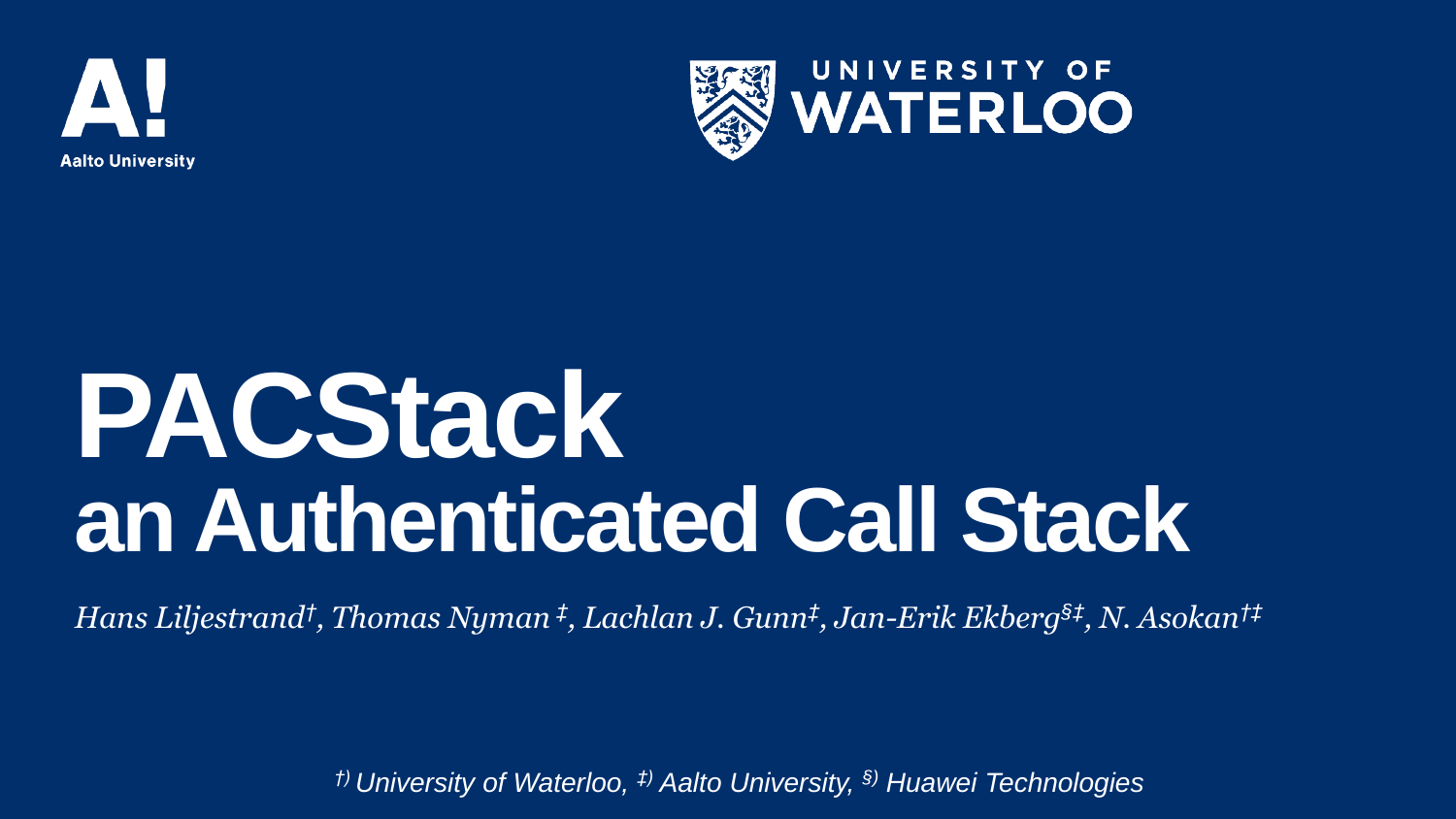### **Control-flow attacks**

### **Exploit memory error (e.g. buffer overflow) to:**

- Inject shellcode into writable memory (usually stack)
- Corrupts return address to redirect execution flow

### **Code injection is prevented by modern defenses**

### **Return address corruption still prevalent!**

• Code reuse attacks, e.g., ROP



Elias Levy (as *Aleph One*), [Smashing the stack for fun and profit](http://phrack.org/issues/49/14.html), Phrack 7 (1996) Cowan et al., [StackGuard: Automatic adaptive detection and prevention of buffer-overflow attacks](https://www.usenix.org/legacy/publications/library/proceedings/sec98/full_papers/cowan/cowan.pdf)*,* USENIX Security (1998) Szekeres et al., [SoK: Eternal War in Memory,](https://doi.org/10.1109/SP.2013.13) IEEE SP (2013)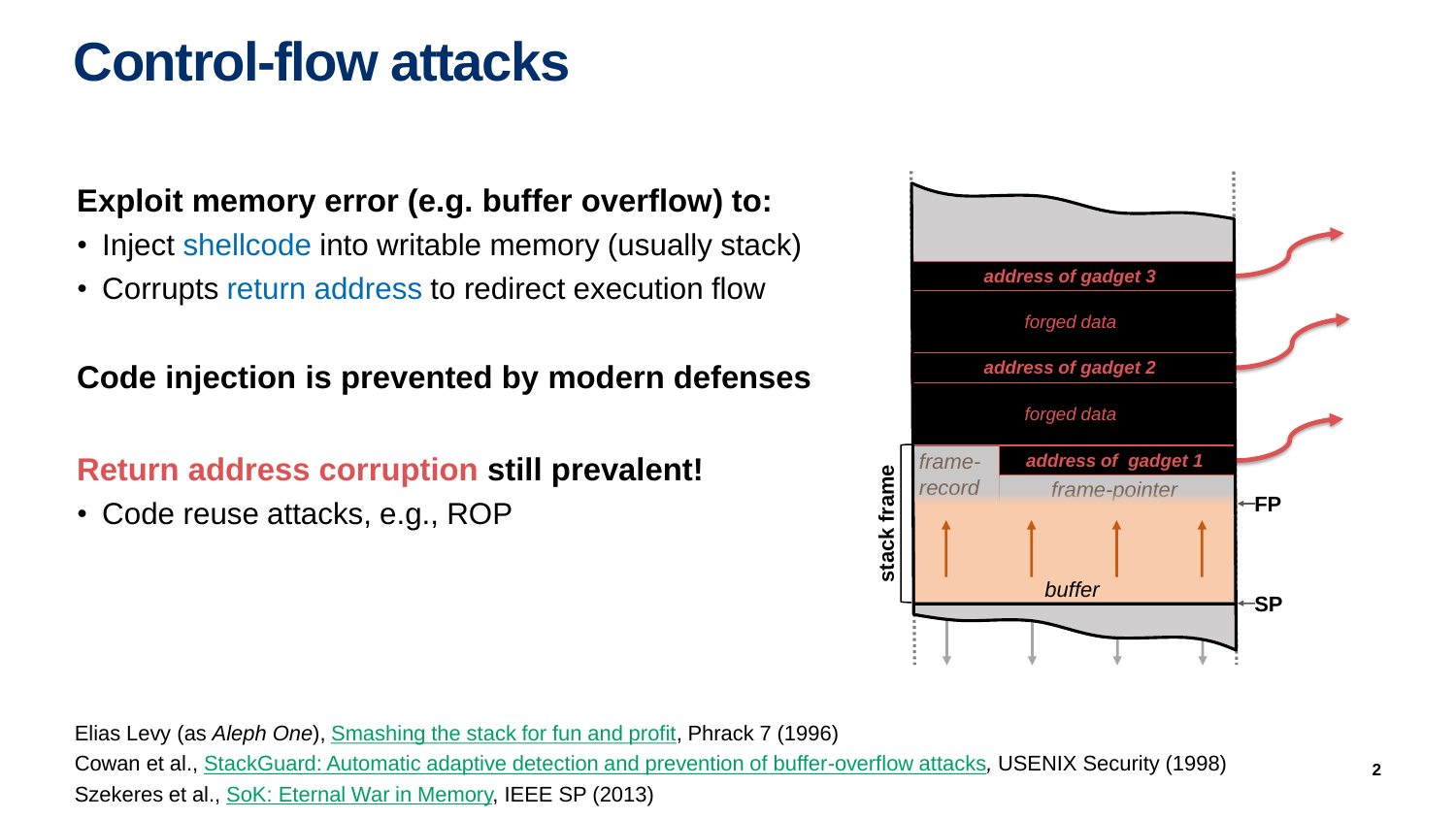### **ARMv8.3-A Pointer Authentication**

### **General purpose hardware primitive approximating pointer integrity**

- Ensure pointers in memory remain unchanged
- Uses message authentication codes embedded in pointers

### **Introduced in ARMv8.3-A specification** (2016)

- First compatible processors 2018 (Apple A12 / <u>iOS12</u>)
- Userspace support in  $Linux 4.21$ , in-kernel support in  $5.7$ </u></u>
- Instrumentation support introduced in [GCC 7.0](https://www.gnu.org/software/gcc/gcc-7/changes.html) and [Clang 8](https://developer.arm.com/tools-and-software/open-source-software/developer-tools/llvm-toolchain/pointer-authentication)

Apple Inc. "[Pointer Authentication –](https://github.com/apple/llvm-project/blob/d43163879bdb9576fff7a5a269d36920eee4ac29/clang/docs/PointerAuthentication.rst) Clang documentation", git (2019) ARM. [Arm® Architecture Reference Manual Armv8, for Armv8-A architecture profile.](https://developer.arm.com/docs/ddi0487/latest/arm-architecture-reference-manual-armv8-for-armv8-a-architecture-profile) Version E.a. July 2019

ARM. [Developments in the Arm A-Profile Architecture: Armv8.6-A](https://community.arm.com/developer/ip-products/processors/b/processors-ip-blog/posts/arm-architecture-developments-armv8-6-a). September 2019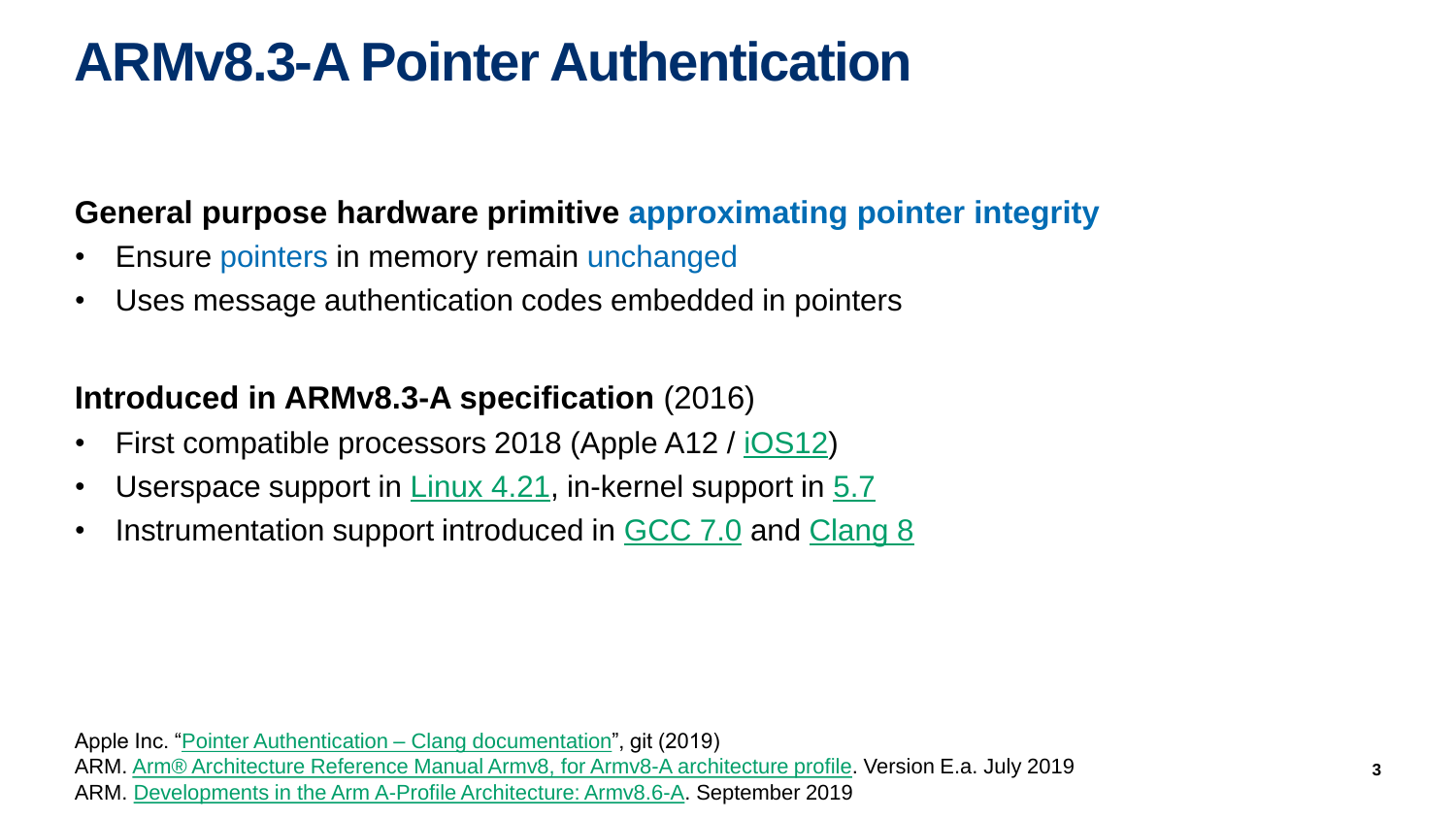### **ARMv8.3-A PA – PAC Generation**

#### **Adds Pointer Authentication Code (PAC) into unused bits of pointer**

- Keyed, tweakable MAC from pointer address and 64-bit modifier
- PA keys protected by hardware, modifier is decided where pointer created and used

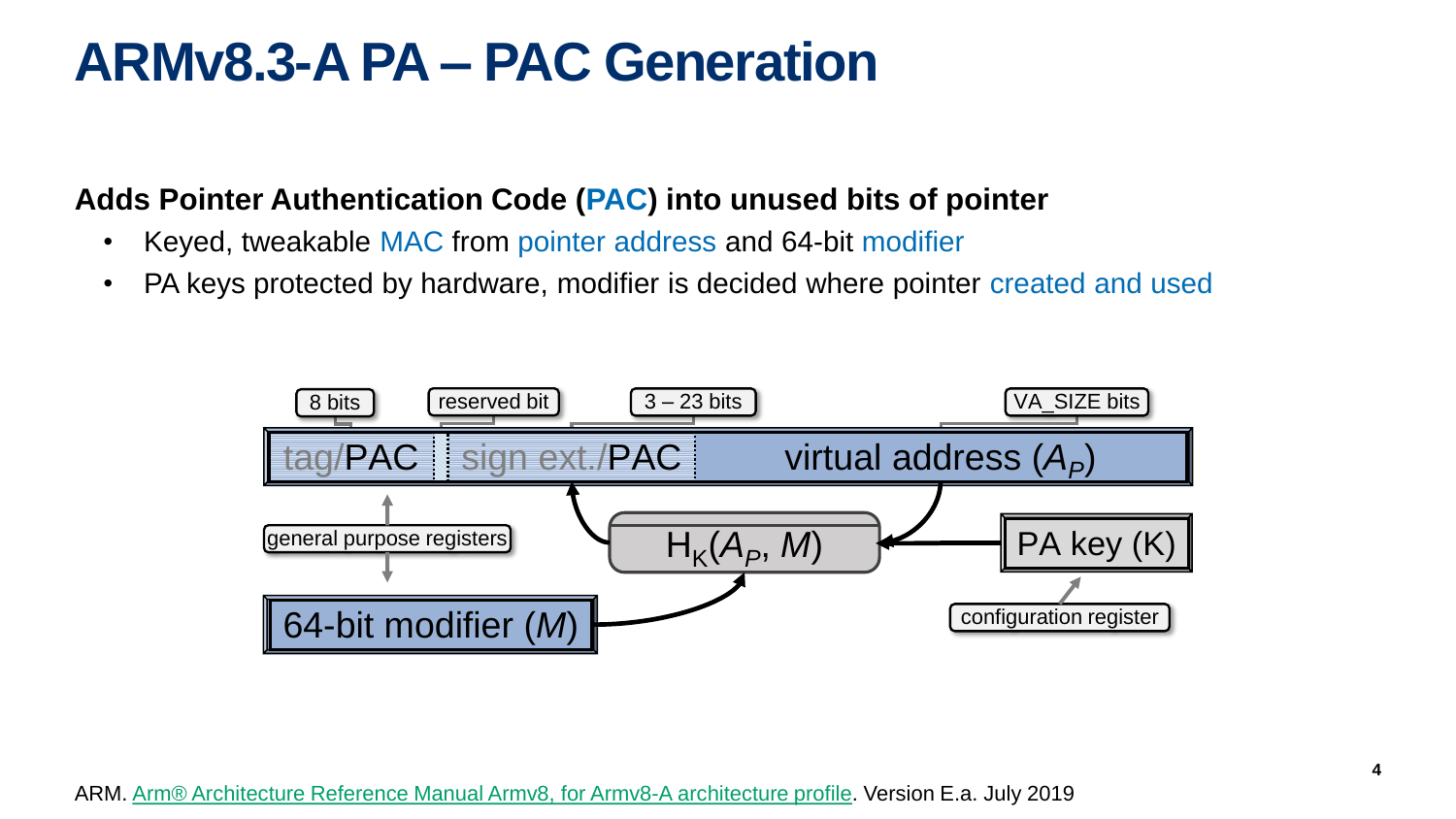### **Reuse attacks on PA**

#### **Adversary may reuse PACs**



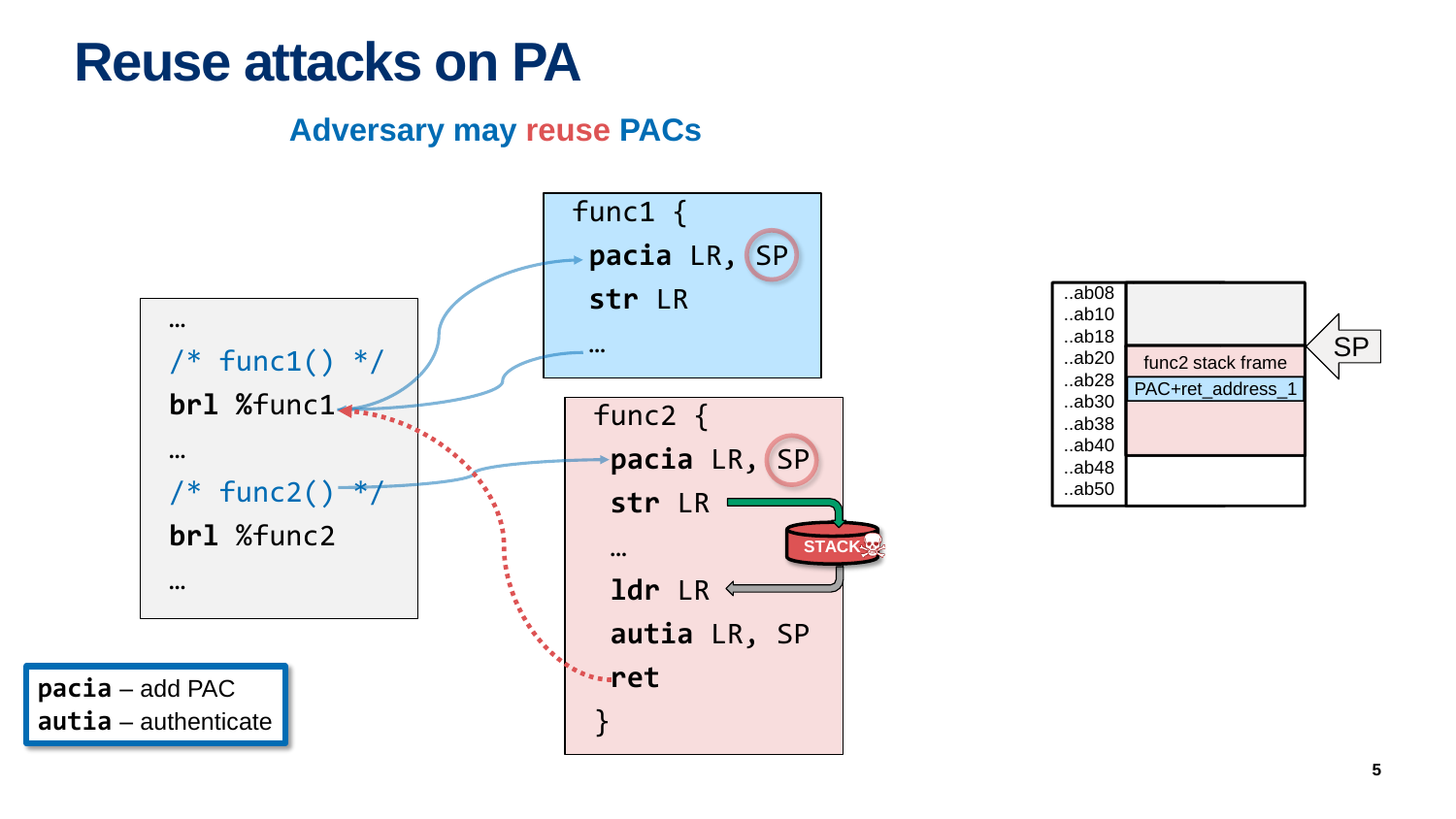### **PACStack: high-level idea**

### **Chained MAC of cryptographically bound return addresses**

- Modifier bound to all previous return addresses on the call stack
- Statistically unique to control-flow path
	- prevents reuse
	- allows precise verification of returns



auth<sub>i</sub>,  $i \in [0, n - 1]$  bound to corresponding return addresses, ret<sub>i</sub>,  $i \in [0, n]$ , and auth<sub>n</sub>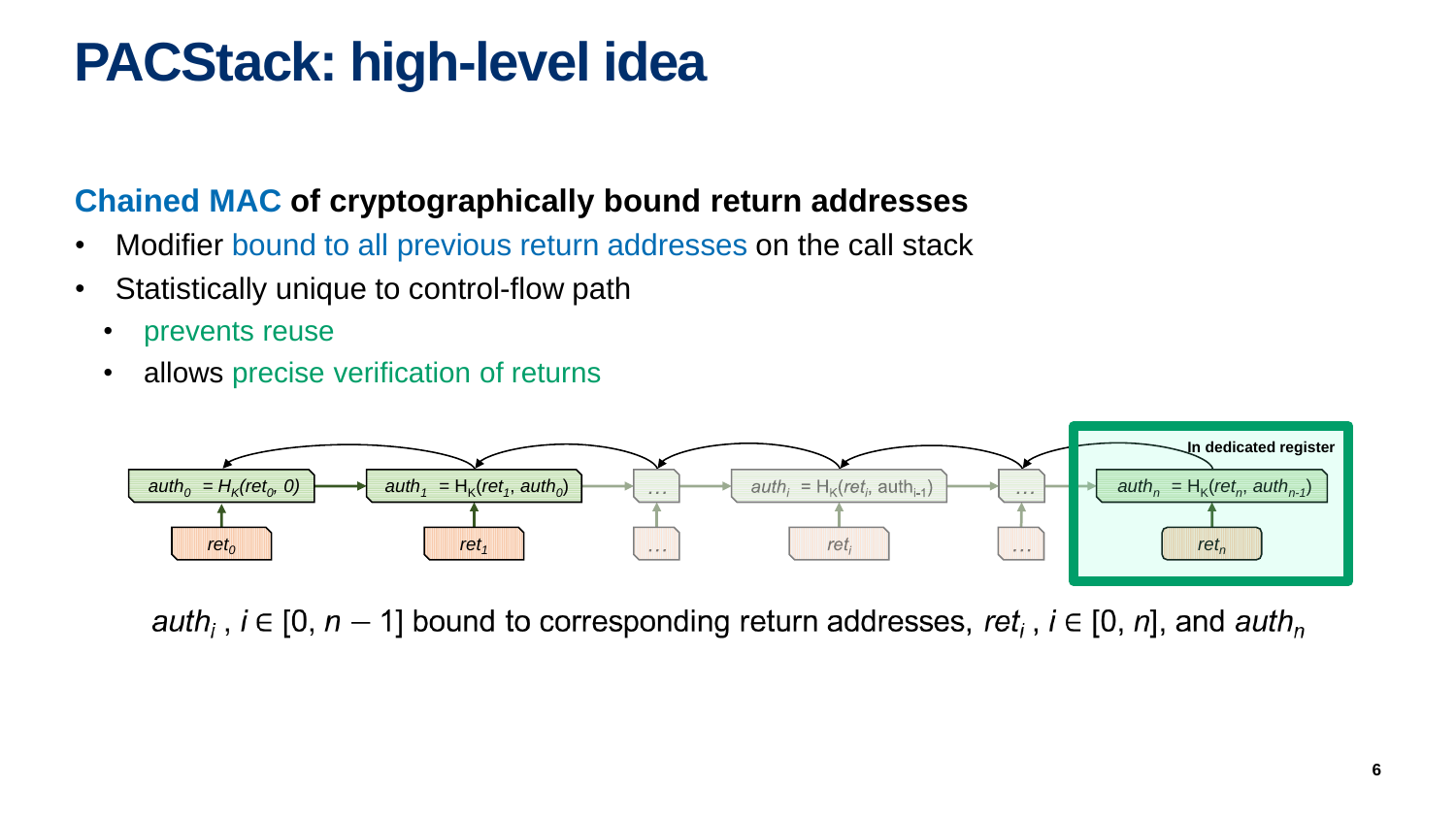# **Collisions still happen!**

### **PAC modifiers meant to prevent pointer reuse**

#### **But collisions allow reuse**

- Registers cannot be directly corrupted
- But values loaded from the stack are vulnerable

#### **Collisions allow reuse of PAC chain**

• Harvest and reuse repeatedly for arbitrary paths



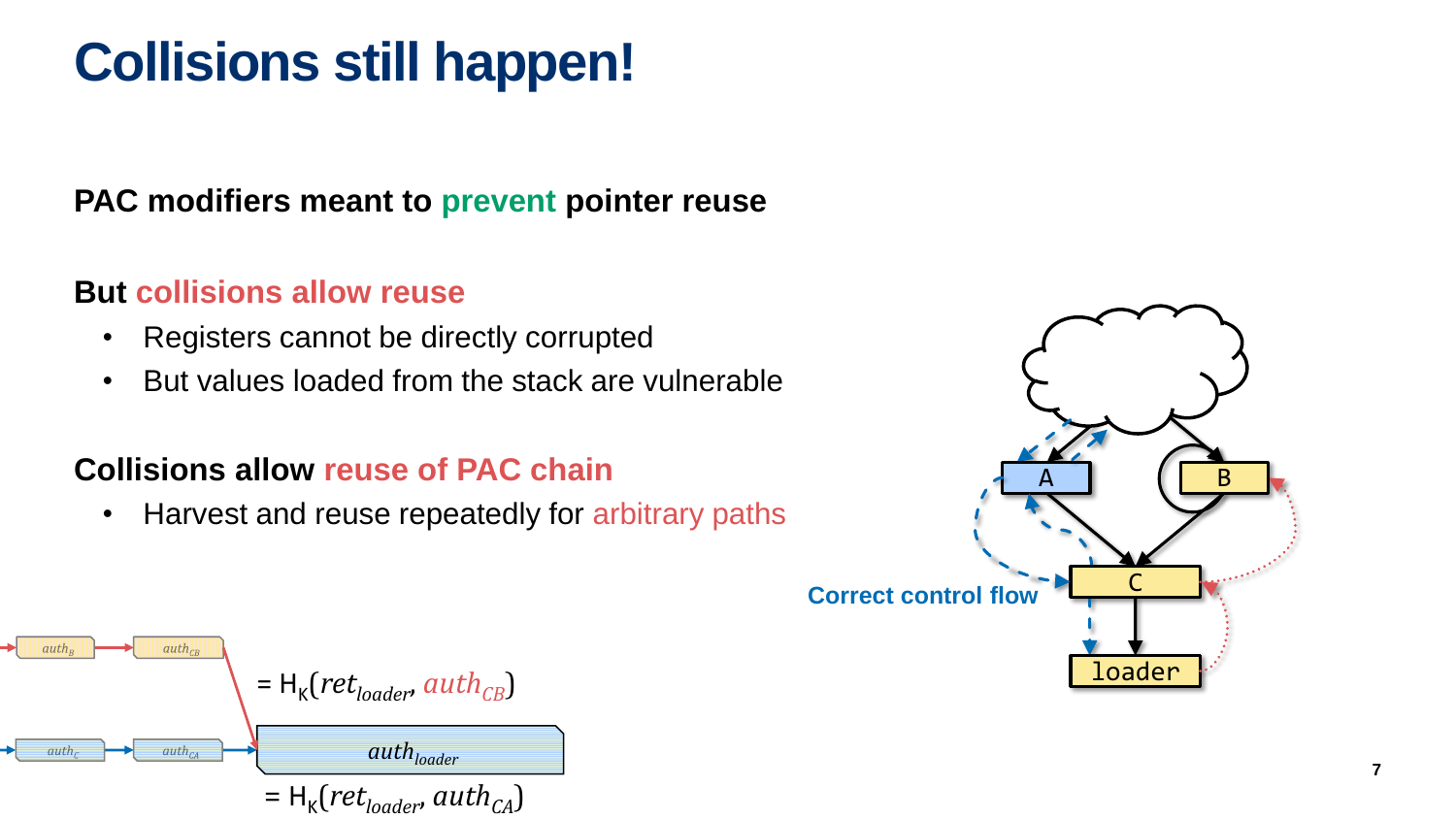## **Mitigation of hash-collisions: PAC masking**

#### **Challenge: PAC collisions occur on average after 1.253 \* 2***<sup>b</sup>***/2 return addresses**

For  $b = 16$ ,  $n = 321$  addresses

#### **Solution: Prevent recognizing collisions by masking each** *auth*

- pseudo-random mask generated using pacia(0x0, *authi-1* )
- exploitation changes from deterministic to probabilistic

| <b>Attack</b>                    | w/o Masking | w/ Masking |
|----------------------------------|-------------|------------|
| Reuse previous auth collision    |             | $2-b$      |
| Guess auth to existing call-site | $2-b$       | $2-b$      |
| Guess auth to arbitrary address  | $2-2b$      | $2-2b$     |

Maximum probability of success for different attacks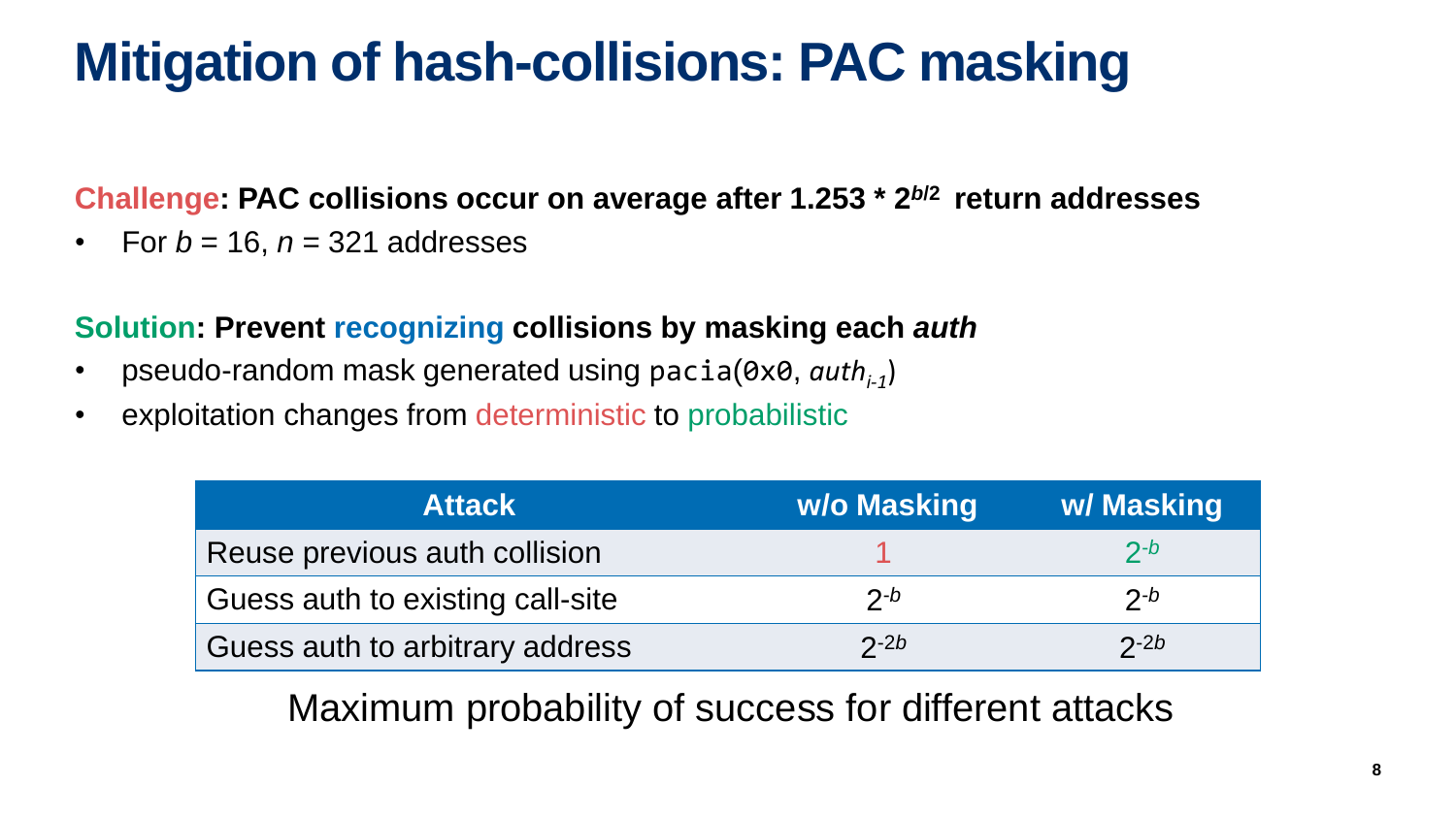### **Provable security**

### **PA-based schemes can be analyzed as crypto protocols**

### **We prove security reduction for PACStack**

• to collision-resistance of PAC primitive

#### **Formal analysis identified vulnerabilities in early design**

- Identified collision attack against non-masked PACStack
- Proved masked PACStack secure

| $G^{\mathcal{A}}_{\mathsf{ACS}}(1^{\lambda},H,C,q)$ |                                                                                                                                                                                                                 |  |
|-----------------------------------------------------|-----------------------------------------------------------------------------------------------------------------------------------------------------------------------------------------------------------------|--|
|                                                     | 1: $K \stackrel{\$}{\leftarrow} \{0,1\}^{\lambda}$                                                                                                                                                              |  |
|                                                     | 2: / Give $A$ q tokens from call-graph traversals.                                                                                                                                                              |  |
| 3:                                                  | for $i \in \{1, \ldots, q\}$ do                                                                                                                                                                                 |  |
| 4:                                                  | $p_{1m+1} \leftarrow \mathcal{A}_{\text{oracle-request}}()$                                                                                                                                                     |  |
| 5:                                                  | / Is the request for a real path through the call-graph?                                                                                                                                                        |  |
| 6:                                                  | if $\exists j : p_j \rightarrow p_{j+1} \notin \text{edges}(C)$ then                                                                                                                                            |  |
| 7:                                                  | return 0                                                                                                                                                                                                        |  |
| 8:                                                  | endif                                                                                                                                                                                                           |  |
| 9:                                                  | $auth_m \leftarrow T_K(p_m, T_K(p_{m-1}, \dots) \parallel p_{m-1}) \parallel p_m$                                                                                                                               |  |
| 10:                                                 | $\mathcal{A}_{\text{oracle-response}}(auth_m)$                                                                                                                                                                  |  |
| 11:                                                 | endfor                                                                                                                                                                                                          |  |
| 12:                                                 | $ptr_{\text{iumber}}$ , $ptr_{\text{correct}}$ , $auth_{\text{correct}}$ , $t_{\text{correct}}$ ,                                                                                                               |  |
| 13:                                                 | $ptr_{\text{adv}}, \text{auth}_{\text{adv}}, t_{\text{adv}} \leftarrow \text{A}_{\text{ACS-Violation}}()$                                                                                                       |  |
| 14:                                                 | The substituted masked authenticated return address must be different.                                                                                                                                          |  |
| 15:                                                 | if $ptr_{\text{correct}} = pr_{\text{adv}} \wedge \text{auth}_{\text{correct}} = \text{auth}_{\text{adv}}$ then                                                                                                 |  |
| 16:                                                 | return 0                                                                                                                                                                                                        |  |
| 17:                                                 | endif                                                                                                                                                                                                           |  |
| 18:                                                 | / Does the return pointer authenticate correctly with the adversary's                                                                                                                                           |  |
| 19:                                                 | I new masked authenticated return address as the modifier?                                                                                                                                                      |  |
| 20:                                                 | <b>if</b> $H_K(ptr_{\text{jumper}}, \text{auth}_{\text{correct}}    \text{ptr}_{\text{correct}})$                                                                                                               |  |
| 21:                                                 | $\neq$ H <sub>K</sub> ( <i>ptr</i> <sub>jumper</sub> , <i>auth</i> <sub>adv</sub>    <i>ptr</i> <sub>adv</sub> ) <b>then</b>                                                                                    |  |
| 22:                                                 | return 0                                                                                                                                                                                                        |  |
| 23:                                                 | endif                                                                                                                                                                                                           |  |
| 24:                                                 | / Did the adversary provide a valid masked authenticated return address?                                                                                                                                        |  |
|                                                     | if $\mathop{\hbox{\rm aut}}\nolimits h_{\mathop{\hbox{\rm adv}}\nolimits} = \mathrm{H}_{\mathbb{K}}(\mathop{\hbox{\rm pt}}\nolimits r_{\mathop{\hbox{\rm adv}}\nolimits},t_{\mathop{\hbox{\rm adv}}\nolimits})$ |  |
| 26:                                                 | return 1                                                                                                                                                                                                        |  |
| 27:                                                 | endif                                                                                                                                                                                                           |  |

 $28:$  return 0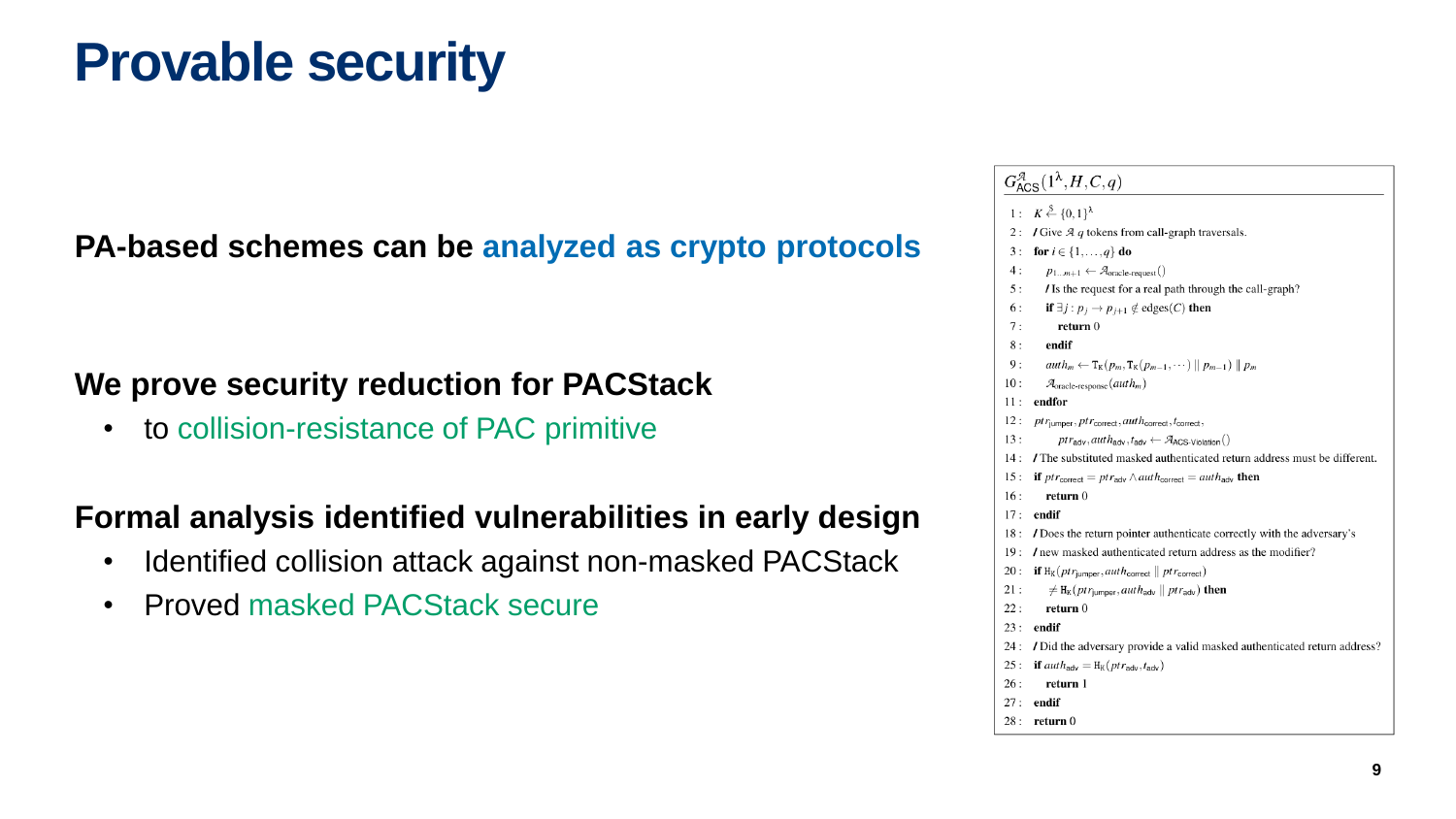## **SPEC CPU 2017 benchmarks**



**Performance overhead measured based on 4–cycle PA-analogue**

- **with masking ~ 3% (geo.mean)**
- **without masking ~ 1,2 % (geo.mean)**
- **PACStack**
- PACStack-nomask
- **ShadowCallStack**
- $\Box$ -mbranch-protection
- $\Box$  -mstack-protector-strong